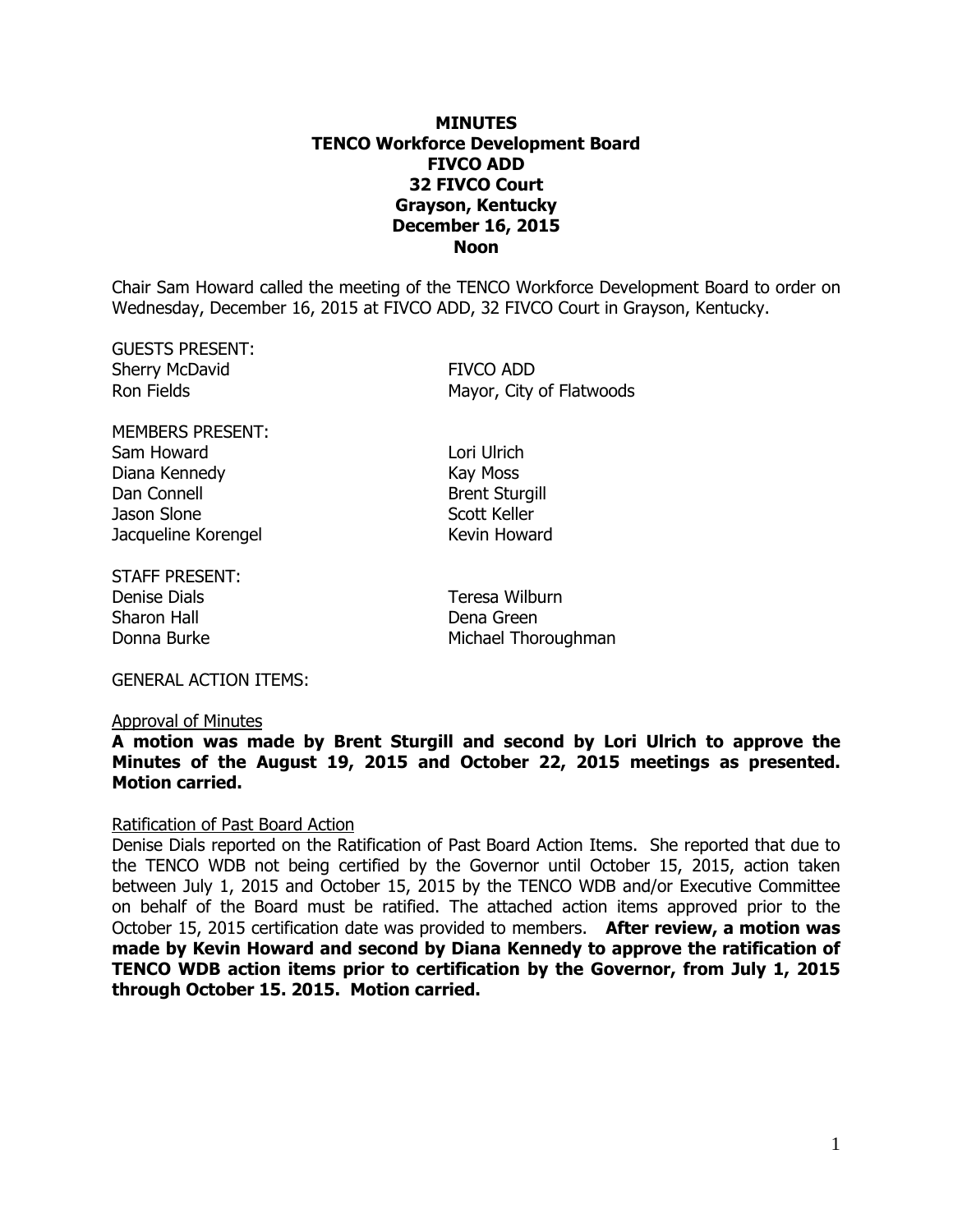# REPORTS:

# Executive Committee

Denise Dials reported the request for Morehead State University to amend their contract to extend the participant enrollment deadline to January 15, 2016 was presented to the Executive Committee for a vote and approved. After the report, **a motion was made by Jason Slone and second by Kevin Howard to approve the Executive Committee report as presented. Motion carried.**

## Nominating Committee

Dan Connell reported the appointed Ad Hoc Nominating Committee consisting of himself, Larry Foxworthy and Diana Kennedy had met by phone regarding the current officers of the Board who are filling unexpired terms and their eligibility to serve an additional two-year term, if nominated. The current officers were contacted and agreed to serve a full two year term. The Committee recommended nominating the current officers to remain in their representation for the period 2015-2017. After the Committee recommendation, e-mail ballots were distributed to the TENCO Board for officer positions for the period 2015-2017 recommending Sam Howard remain as Chair, Chet Smith remain as Vice-Chair and Scott Keller remain as Secretary. The TENCO WDB voted by e-mail and unanimously approved (with the appropriate abstaining) to have Sam Howard remain as Chair, Chet Smith as Vice-Chair and Scott Keller as Secretary of the TENCO WDB for the period 2015-2017. **A motion was made by Kevin Howard and second by Brent Sturgill to approve the Nominating Committee report. Motion carried.** 

## POLICIES:

Denise Dials reported on the two policies that were e-mailed to members for their review.

Ms. Dials reviewed Policy #37 – Limited English Proficiency. She explained this was a requirement by the State. She reported the Office of Employment and Training has an existing policy for their staff to utilize. She reported their Policy states the staff will use a "call service" for translation. There is a fee for this service. Staff is requesting the Board adopt the existing OET Policy with all modifications to the policy be reviewed and adopted as necessary by the Board. The calls will be tracked and paid through the Resource Sharing Agreement with reconciliation on a quarterly basis. Jason Slone reported the State Policy will be reviewed in January and modifications regarding WIOA Law and including the cost allocation through the RSA will be conducted at that time. **After discussion, a motion was made by Dan Connell and second by Kevin Howard to approve Policy #37 as presented. Motion carried.**

Ms. Dials reviewed Policy  $#36 -$  Incumbent Worker Training. She reported the incumbent worker training allows TENCO to utilize at least 20% of adult and dislocated worker funds to assist a business that has a workforce that needs a skill upgrade in order to retain employment and/or be competitive in the labor market. She reviewed the State requirements and each category as outlined in the Policy. **A motion was made by Jason Slone and second by Dan Connell to approve Policy #36 as presented. Motion carried.**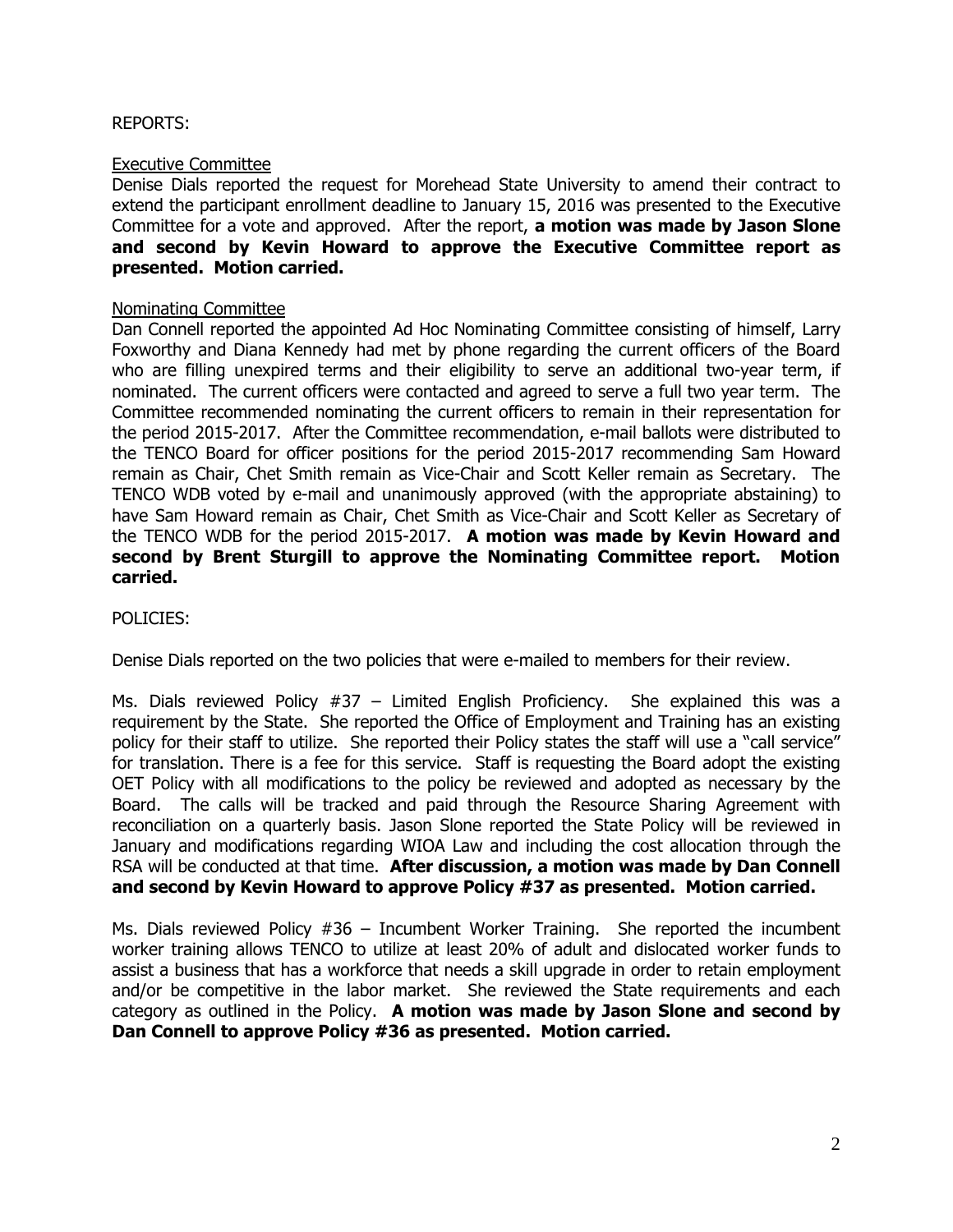## PRESENTATION:

### High Impact Board

Jason Slone reported the State has modified and built new criteria to become or remain certified as a High Impact Board. TENCO WDB received the initial High Impact Board certification in 2013. The process to remain or become High Impact Board is voluntary. New criteria were established to implement the WIOA Law. The same process remains: Boards are working strategically, effectively and efficiently, leverage and and manage resources, and Board members are engaged and strategically drive the system. Mr. Slone encouraged the Board to review the process and apply for the second year certification. Technical Assistance funds are available to assist areas with meeting the High Impact status. It was noted there were only five HIB's that received certification in 2013. After discussion regarding the benefit of being High Impact, **Jason Slone made a motion and second by Dan Connell to approve to proceed with the High Impact Board certification process effective December 16, 2015 and completing the Self-Assessment Application and Technical Assistance Application by March 31, 2016. Discussion followed explaining the process to new members and what the certification entails. Motion carried.**

## One Stop Operator and Direct Service Provider

Denise Dials reviewed a Power Point Presentation that outlined the One Stop Operator and Direct Service Provider. A handout was provided to members. She explained the current process to provide these services through the TENCO Workforce Development Board. The current WIOA Law and State Policy require these services to be competitively bid.

The TENCO WDB can apply to continue to provide the services but will have to bid along with any other public, private or non-profit agency seeking to provide the services. She reported on the services that are currently provided through the TENCO WDB, and the fact that TENCO has met and/or exceeded all performance measures since 1998 when WIA was established. This is due to the work completed through the Board as the current direct service provider and onestop operator. Staff hired to fulfill these positions are currently hired through the Administrative Entity and/or through contract with FIVCO and Gateway ADD.

The State's view is that WDB's are to be the overseers and not the provider of the services.

A letter to the Governor stating the board's decision regarding their interest in being the direct and/or one-stop provider of service must be submitted by January 4, 2016. The TENCO WDB, Governing Board, and CLEO will need to agree on this decision.

Denise Dials also noted, if the TENCO WDB would be awarded the One-Stop Operator, the WDB will not be allowed to certify the centers. The certification process would go through the State.

If the Board wants to provide the Direct and/or One-Stop Operator service, an outside entity will be utilized to write the Request for Proposal. The Division for Workforce Investment would oversee the process. Should the Board not want to be the Operator, the Board would conduct the procurement process. **After review and discussion, a motion was made by Lori Ulrich and second by Brent Sturgill to move forward with the request to be the One-Stop Operator provider of service through the Administrative Entity, Buffalo Trace ADD. Staff will contact outside consultants for quotes to facilitate the RFP process,**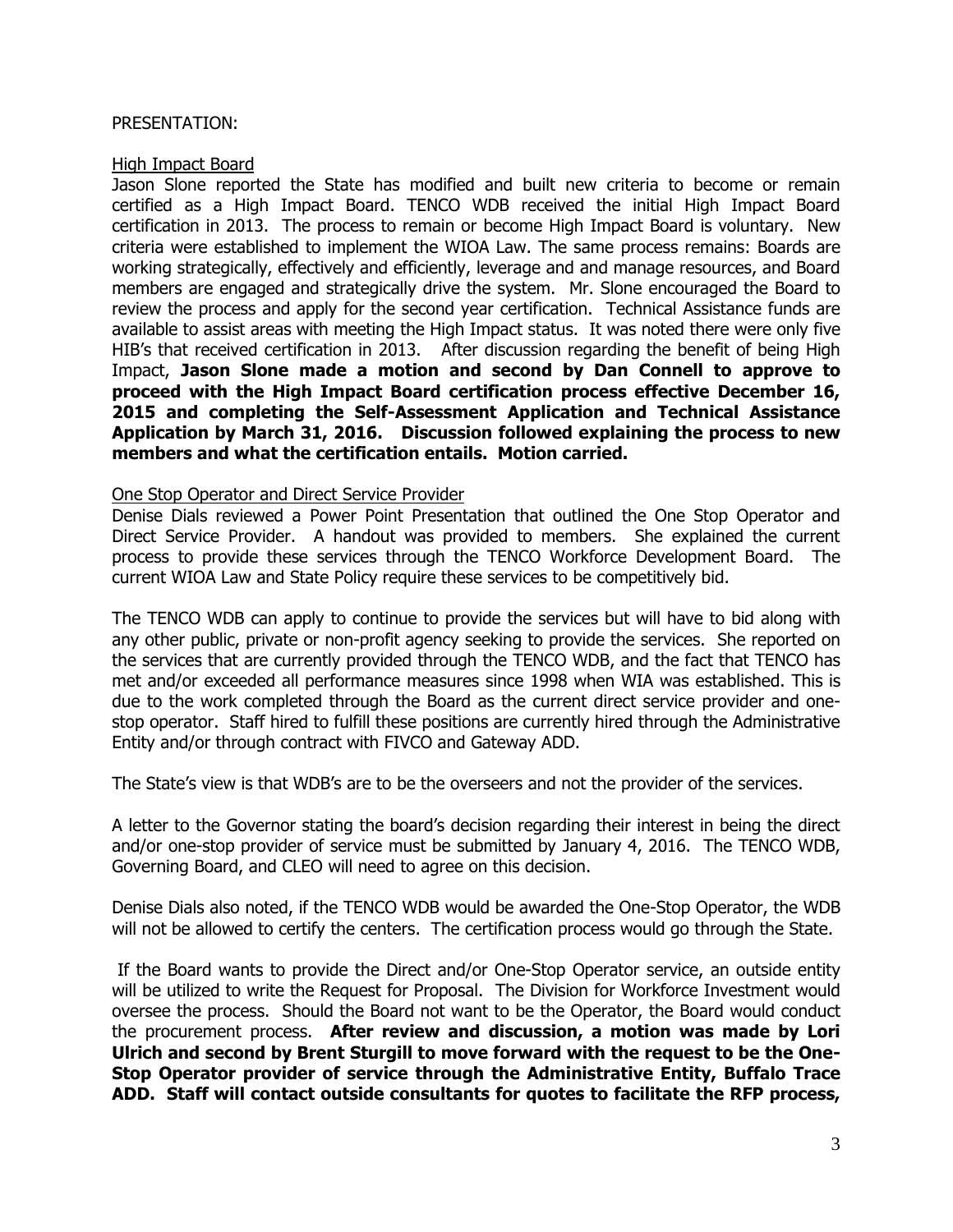**if approval is given by the Governing Board/CLEO and Governor to move forward. Motion carried.**

**A motion was made by Kevin Howard and second by Kay Moss for the TENCO WDB to be the provider of direct services through the Administrative Entity, Buffalo Trace ADD. Staff will contact outside consultants for quotes to facilitate the RFP process, if approval is given by the Governing Board/CLEO and Governor to move forward. Motion carried.**

Ms. Dials reported there are three Requests for Proposal templates, One-Stop Operator, Direct Service Provider and a Combination template. **After discussion, a motion was made by Kevin Howard and second by Jason Slone to provide opportunity for entities to submit separate One-Stop Operator and Direct Service Provider Request for Proposals. Motion carried.**

# **A motion was made by Jason Slone and second by Lori Ulrich to hire a consultant to write the Request for Proposals for One-Stop Operator and Direct Service Provider. Motion carried.**

## Quarterly Budget Review

Michael Thoroughman, Fiscal Officer reviewed and provided the BTADD Audit Report. He reported on the summary portion that outlined the entire revenue and expenses for BTADD. He highlighted the portion of Workforce funding which indicated total expenses for FY'16 for \$1,739,108. The A/E expenses were for \$625,730. He further explained the percentages of all funding categories in Workforce for FY'16. He reviewed and discussed the detailed information by individual grant funding for FY'16 that was included in the audit report. The full FY'16 Audit Report for BTADD was available to members. The outcome was a "clean audit" with no recommendations for the FY'16 Buffalo Trace ADD Audit.

Mr. Thoroughman also reviewed and presented the quarterly budget through October 31, 2015. He reviewed each of the funding categories (Adult, Dislocated Worker, Trade, NEG/Performance Incentive, Youth and Administration) funds available, expenditures and obligations.

#### Business Services Update

Denise Dials reviewed the Business Service Report provided to the members from October – December 2015. She highlighted the following: Job Fair information for companies in the TENCO area; Career Center information and certification requirements for the Centers to be certified by June 30, 2016; a new affiliate Career Center has opened in Mt. Sterling at the MCTC Campus, a Career Counselor for the Mt. Sterling Center has been hired and will start next week; Contacts made with company layoffs and closures in the TENCO area; the approval of a KY FAME Chapter in the Maysville area; Regional Job Fair with Bluegrass and EKCEP; and Lewis County Work Ready Application has been submitted.

#### Director's Update

Ms. Dials reported on the October TENCO WDB Annual Meeting. TENCO WDA received notification on the performance measures. TENCO exceeded seven out of the nine measures and met the other two measures. Ms. Dials also reported on the Impact on the Economy relating to the Adults and Dislocated Workers. The information was discussed at the Annual